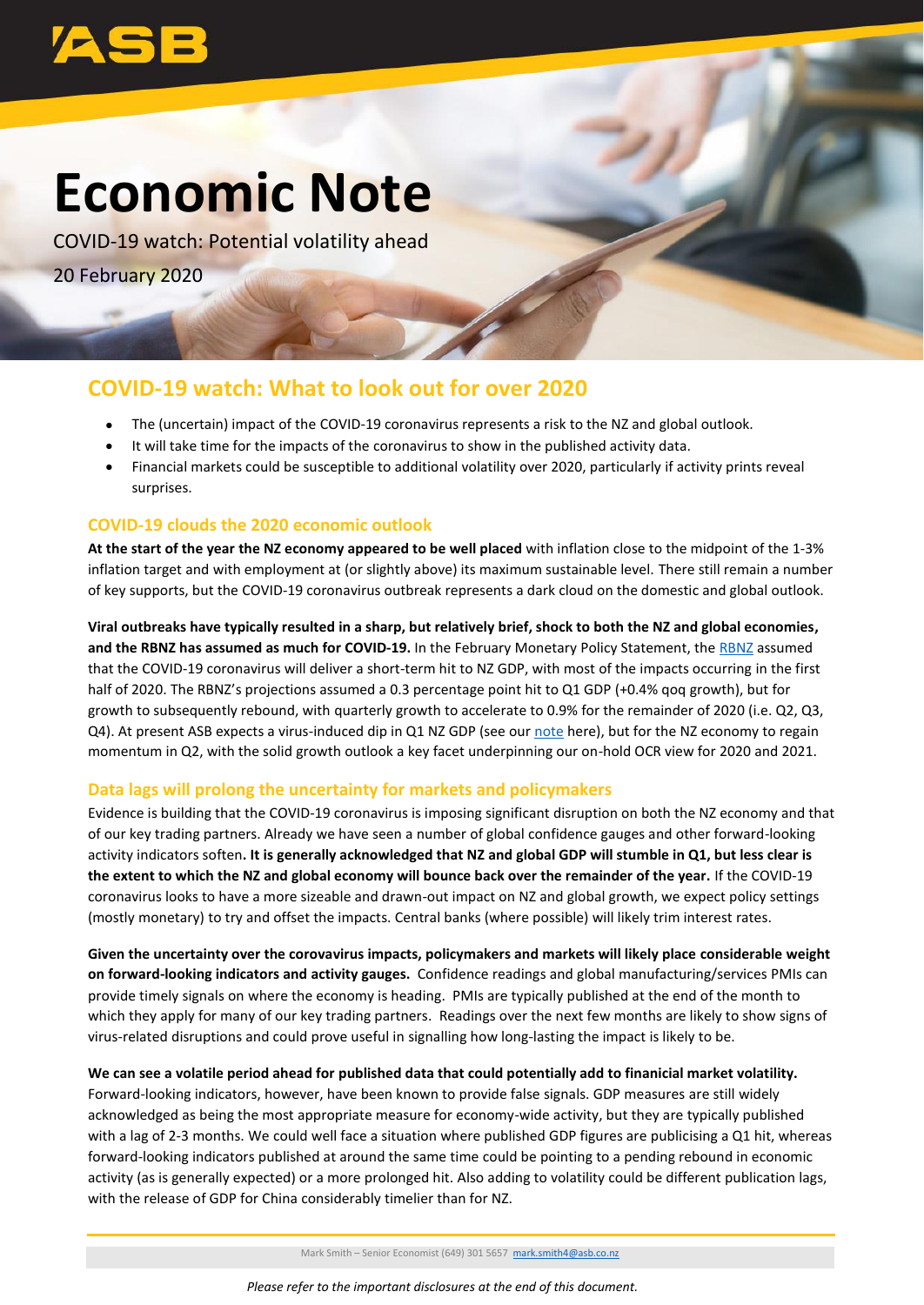Table 1 summarises key decision dates for the RBNZ and a calendar of key NZ and global data prints. It shows:

- Q1 GDP figures will not be released until mid-April through to mid-June. China is one of the earliest economies to report provisional GDP figures (17 April for Q1 GDP), NZ is one of the laggards (16 June). April global PMIs will be published well ahead of NZ GDP.
- − Q2 GDP figures are not available from about mid-July (China) till mid-September (NZ). It will not be until the NZ Q2 GDP release in mid-September that the RBNZ will have confirmation over how persistent the COVID-19 impact was. The NZ General Election (September 19) would likely be an added complication for September OCR deliberations.
- Q3 GDP will not be published until October 19 in China and mid-December in NZ. The next OCR window that the RBNZ could response to after that NZ GDP print would be the February MPS on 24 February 2021.

Efforts by authorities and central bankers to support confidence have helped to calm financial markets, notwithstanding some virus-related volatility from softer company announcements. **However, the upshot is that published data are unlikely to be smooth over the coming months and this could be a cause for additional financial market volatility.**

**This will not make the lives of central bankers any easier, either, including the RBNZ**. The table below shows the OCR decision dates and the list of the latest data available to the RBNZ at that time.By the August 2020 MPS, for example, the RBNZ would have NZ Q2 CPI, Q2 QSBO, Q2 labour market data and the Q3 RBNZ Survey of Expectations, but not Q2 GDP (which could prove to be a pivotal number, given potential coronavirus impacts). The RBNZ would have Q2 Chinese and Q2 US GDP and global manufacturing/services PMI data out to July as well as recent RBA and Fed decisions to ponder.

| 2020           | New NZ data published prior to OCR      | Key overseas data/events                   | <b>RBA/US Fed</b> |
|----------------|-----------------------------------------|--------------------------------------------|-------------------|
|                | decision                                |                                            | timetable         |
| $OCR - 25$ Mar | Q4 2019 GDP (Mar 19)                    | Q4 Australia GDP (4 Mar)                   | RBA - Mar 3       |
|                | Feb ANZ Business Outlook (27-Feb)       | Feb 2020 Global manufacturing and          | US Fed $-$ Mar 19 |
|                | Feb PMI (13-Mar), Feb PSI (16-Mar)      | services PMIs (Feb 21/22)                  |                   |
| $MPS - 13$ May | NZ Budget (14 May)                      | Q1 China GDP (17 April)                    | RBA - May 5       |
|                | Q1 2020 CPI (20 Apr)                    | Q1 US GDP (Apr 30)                         | US Fed - Apr 30   |
|                | Q1 2020 labour market (May 6)           | Apr 2020 Global manufacturing and          |                   |
|                | Q1 QSBO (early Apr), ANZBO (30 Apr)     | services PMIs (Apr 23/24)                  |                   |
|                | Q2 RBNZ Survey (7 May)                  |                                            |                   |
|                | Mar PMI (17 Apr), Mar PSI (21 Apr)      |                                            |                   |
| $OCR - 24$ Jun | $FSR - 27$ May                          | Q1 Australia GDP (June 3)                  | $RBA - June2$     |
|                | Q1 2020 GDP (16 Jun)                    | Jun 2020 Global manufacturing and          | US Fed - June 11  |
|                | May ANZBO (28 May)                      | services PMIs (Jun 23/24)                  |                   |
|                | May PMI (12 Jun), May PSI (15 Jun)      |                                            |                   |
| $MPS - 12 Aug$ | Q2 2020 CPI (16 Jul)                    | Q2 China GDP (July 16)                     | $RBA - Aug 4$     |
|                | Q2 2020 labour market (early Aug)       | Q2 US GDP (July 31)                        | US Fed - July 30  |
|                | Jul ANZBO (30 Jul), Q2 QSBO (early Aug) | Jul 2020 Global manufacturing and services |                   |
|                | Q3 RBNZ Survey Expectations (early Aug) | PMIs (Jul 24/25)                           |                   |
|                | June PMI (17 Jul), June PSI (20 Jul)    |                                            |                   |
| $OCR - 23$ Sep | NZ General Election (Sep 19)            | Q2 Australia GDP (Sep 2)                   | RBA-Sep 1         |
|                | Q2 2020 GDP (mid Sep)                   | Aug 2020 Global manufacturing and          | US Fed $-$ Sep 17 |
|                | Aug ANZBO (31 Aug)                      | services PMIs (Aug 21/22)                  |                   |
|                | Aug PMI (11 Sep), Aug PSI (14 Sep)      |                                            |                   |
| $MPS - 11$ Nov | Q3 2020 CPI (16 Oct)                    | US Presidential Election (Nov 3 US time)   | $RBA - Nov 3$     |
|                | Q3 2020 labour market (6 Nov)           | Q3 China GDP (Oct 19)                      | US Fed - Nov 6    |
|                | ANZBO (29 Oct), Q3 QSBO - early Oct     | Q3 US GDP (Oct 30)                         |                   |
|                | Q4 RBNZ Survey (early Nov)              | Oct 2020 Global manufacturing and          |                   |
|                | Sep PMI (16 Oct), Sep PSI (19 Oct)      | services PMIs (Oct 23/24)                  |                   |

#### **Table 1: Data and events calendar for 2020**

Source: ASB, Statistics NZ, FOMC, RBA, RBNZ, Bloomberg. For some non-Statistics New Zealand data and policy releases – e.g. NZ Budget, QSBO/ANZ Business Outlook – the RBNZ sometimes gets advance data/information prior to the official publication.